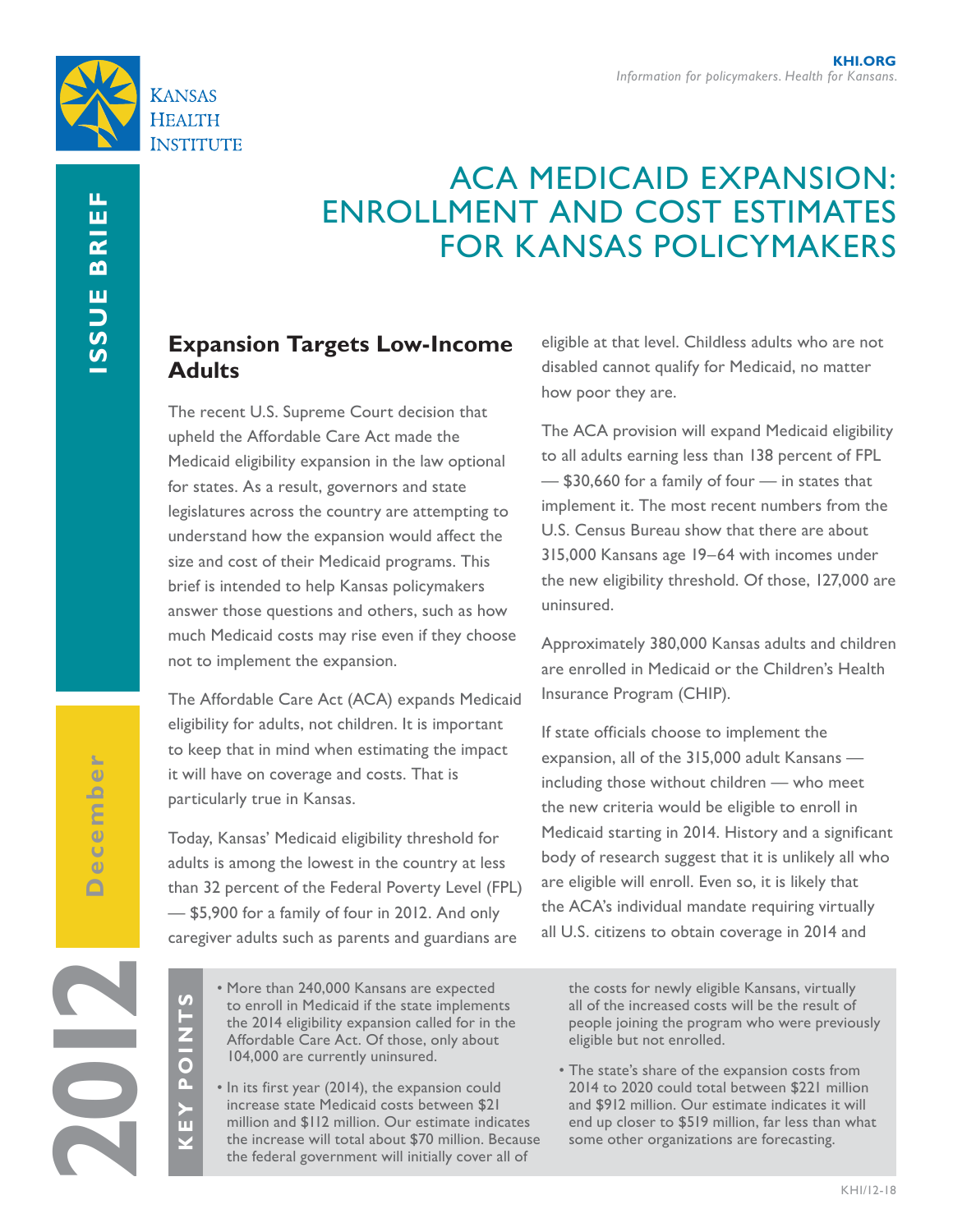aggressive efforts by providers to enroll newly eligible Kansans will result in a higher-than-normal take-up rate. Based on the unique circumstances surrounding the expansion, we estimate that 122,000 adult Kansans will sign up for Medicaid in 2014, as shown in Figure 1.

More than 75,000 of these new enrollees are expected to be previously uninsured Kansans while an estimated 47,000 are likely to be people who drop or lose their existing coverage.

### **Coming Out of the 'Woodwork'**

The federal government has promised to pay all costs for three years of covering those whom the ACA makes eligible for Medicaid, the so-called "newly eligible." In 2017, the federal contribution steps down to 95 percent. It drops to 90 percent in 2020, where it will remain. If the federal government keeps its commitment, the state of Kansas will not need to spend any additional money to cover the newly eligible population until 2017, when state costs specific to that population are expected to total \$14 million. To put that in perspective, the current total cost of the Kansas Medicaid program is about \$2.9 billion. The state's share of that is about \$1.2 billion.

The eligibility expansion's biggest impact on state spending will be generated by a phenomenon known to health researchers as the woodwork effect. As the name suggests, this occurs when people who already are eligible for a program but not enrolled suddenly appear and sign up.

Estimating how many eligible but not-enrolled Kansans will come forward for Medicaid in 2014 is important because it will cost the state more to serve them. That is because the federal government will cover only about 57 percent of their costs, leaving the state to pick up the rest. It follows, then, that most of the projected increase in state costs will result from previously eligible Kansans enrolling in Medicaid — something that is likely to occur whether or not the state expands eligibility.

We estimate that of the 29,400 Kansas adults who currently could be eligible for Medicaid but are not enrolled, approximately 11,800 will sign up for the program in 2014. If our estimate is correct, the total additional cost in 2014 will be \$27.6 million, of which the state will be responsible for approximately \$11.9 million.

Even though the Medicaid eligibility expansion in the ACA does not change the criteria for



#### **Figure 1. Kansas Adults in ACA Medicaid Expansion Population**

*Source: KHI Analysis of U.S. Census Bureau Data, along with KHI enrollment projections.*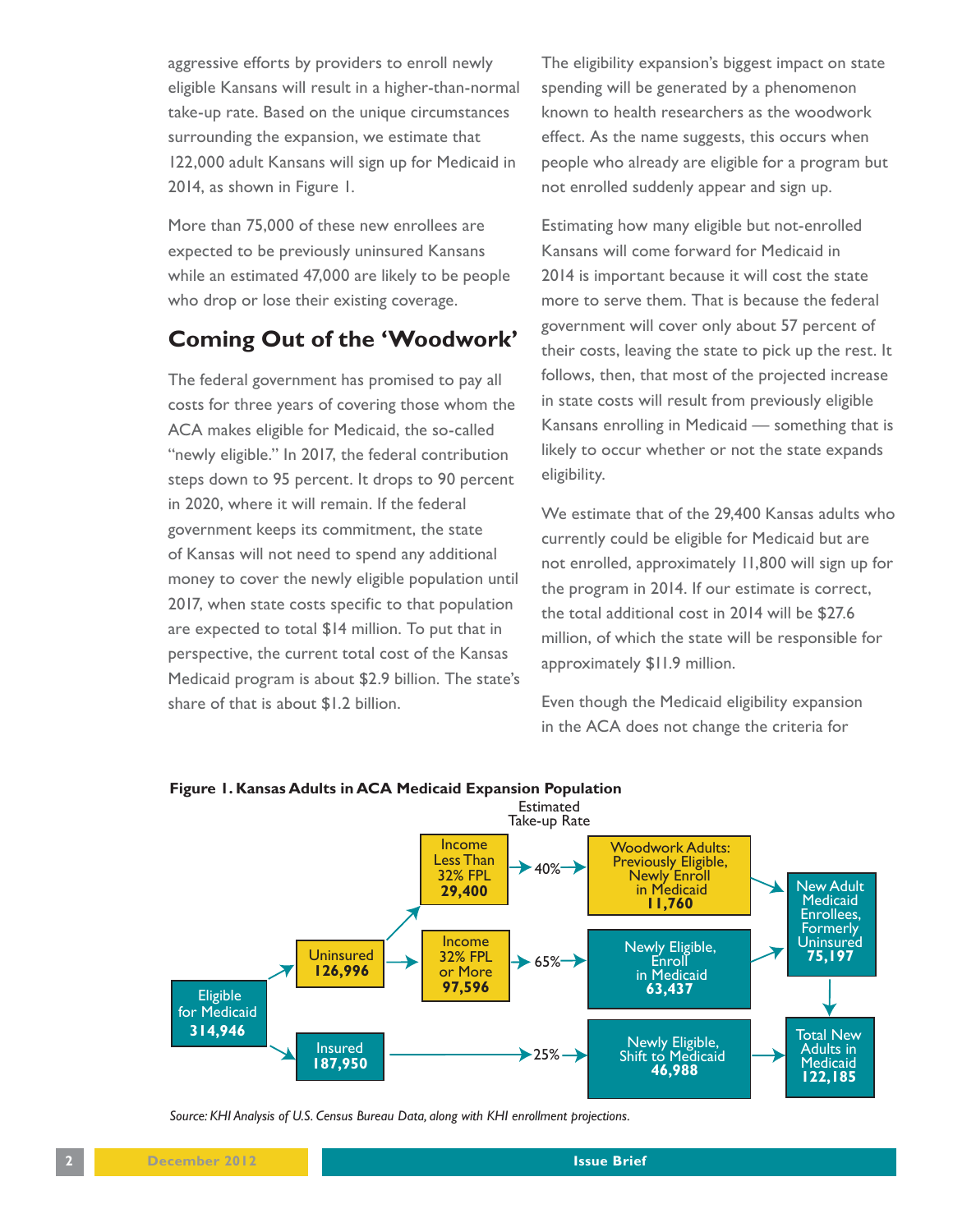children, a greater number of them also are expected to enroll. Currently, there are about 45,300 uninsured children in Kansas whose family incomes qualify them for Medicaid or CHIP. Of those, 29,400 are expected to enroll due to the woodwork effect, as shown in Figure 2. In addition, we estimate that 88,500 children would move from private insurance into Medicaid or CHIP.

We estimate that the numbers of previously eligible children and adults enrolling in Medicaid and CHIP combined with those who shift from private to public coverage will increase the state's share of the costs by \$70.1 million in 2014.

### **Calculating Cost**

Calculating the total cost of the Medicaid expansion requires an estimate of how much it will cost on average to serve each of those who enroll. Our projections are based on the annual per-person rates included in the waiver application that the Brownback administration submitted to federal officials when seeking approval of its KanCare initiative.

The waiver application sets those rates at \$2,351 for low-income adults and \$1,341 for children in 2014. From 2015 to 2017, the state's initial contract with the three managed care organizations calls for annual inflationary increases in the rates.

Based on those rates and the enrollment projections detailed earlier, we estimate that the Medicaid expansion will increase state spending on Medicaid and CHIP by a total of \$518.5 million from 2014 to 2020 (Table 1, page 4). The total additional cost to the federal government during the same period will be \$2.9 billion.

### **Calculating the Range**

As noted earlier, our estimate of how much the Medicaid expansion will cost relies on enrollment projections that assume not all Kansans who become eligible for the program will enroll. We employed participation assumptions that





*Source: KHI Analysis of U.S. Census Bureau Data, along with KHI enrollment projections.*